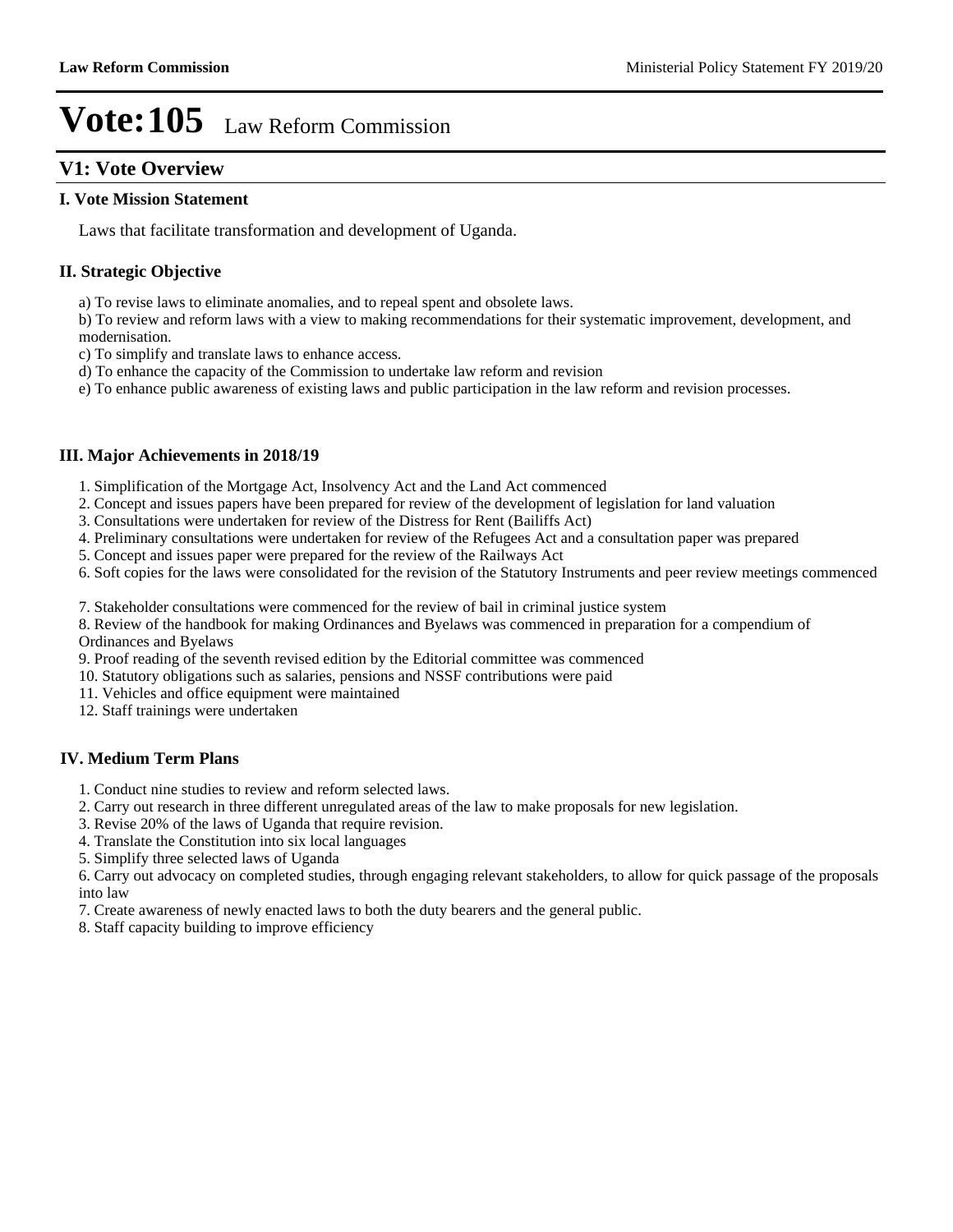## **V. Summary of Past Performance and Medium Term Budget Allocations**

**Table 5.1: Overview of Vote Expenditures (UShs Billion)**

|                  |                                                      |                    | 2018/19       |                                           |               | <b>MTEF Budget Projections</b> |         |         |         |  |
|------------------|------------------------------------------------------|--------------------|---------------|-------------------------------------------|---------------|--------------------------------|---------|---------|---------|--|
|                  |                                                      | 2017/18<br>Outturn | <b>Budget</b> | <b>Approved Expenditure</b><br>by End Dec | 2019/20       | 2020/21                        | 2021/22 | 2022/23 | 2023/24 |  |
| <b>Recurrent</b> | Wage                                                 | 3.810              | 4.073         | 1.969                                     | 4.073         | 4.277                          | 4.491   | 4.715   | 4.951   |  |
|                  | Non Wage                                             | 6.002              | 6.084         | 2.553                                     | 6.122         | 7.040                          | 8.448   | 10.137  | 12.165  |  |
| Devt.            | GoU                                                  | 0.199              | 0.200         | 0.013                                     | 0.200         | 0.240                          | 0.240   | 0.240   | 0.240   |  |
|                  | Ext. Fin.                                            | 0.000              | 0.000         | 0.000                                     | 0.000         | 0.000                          | 0.000   | 0.000   | 0.000   |  |
|                  | <b>GoU</b> Total                                     | 10.011             | 10.357        | 4.534                                     | 10.395        | 11.557                         | 13.179  | 15.093  | 17.356  |  |
|                  | <b>Total GoU+Ext Fin (MTEF)</b>                      | 10.011             | 10.357        | 4.534                                     | 10.395        | 11.557                         | 13.179  | 15.093  | 17.356  |  |
|                  | Arrears                                              | 0.000              | 0.015         | 0.015                                     | 0.075         | 0.000                          | 0.000   | 0.000   | 0.000   |  |
|                  | <b>Total Budget</b>                                  | 10.011             | 10.372        | 4.549                                     | <b>10.470</b> | 11.557                         | 13.179  | 15.093  | 17.356  |  |
|                  | <b>A.I.A Total</b>                                   | 0.000              | 4.500         | 0.000                                     | 0.000         | 0.000                          | 0.000   | 0.000   | 0.000   |  |
|                  | <b>Grand Total</b>                                   | 10.011             | 14.872        | 4.549                                     | <b>10.470</b> | 11.557                         | 13.179  | 15.093  | 17.356  |  |
|                  | <b>Total Vote Budget</b><br><b>Excluding Arrears</b> | 10.011             | 14.857        | 4.534                                     | 10.395        | 11.557                         | 13.179  | 15.093  | 17.356  |  |

## **VI. Budget By Economic Clasification**

**Table V6.1 2018/19 and 2019/20 Budget Allocations by Item**

|                                        | 2018/19 Approved Budget |          |            | 2019/20 Draft Estimates |        |          |              |
|----------------------------------------|-------------------------|----------|------------|-------------------------|--------|----------|--------------|
| Billion Uganda Shillings               | GoU                     | Ext. Fin | <b>AIA</b> | <b>Total</b>            | GoU    | Ext. Fin | <b>Total</b> |
| <b>Output Class: Outputs Provided</b>  | 10.157                  | 0.000    | 4.500      | 14.657                  | 10.195 | 0.000    | 10.195       |
| 211 Wages and Salaries                 | 6.681                   | 0.000    | 0.000      | 6.681                   | 6.673  | 0.000    | 6.673        |
| 212 Social Contributions               | 0.475                   | 0.000    | 0.000      | 0.475                   | 0.483  | 0.000    | 0.483        |
| 213 Other Employee Costs               | 0.104                   | 0.000    | 0.000      | 0.104                   | 0.104  | 0.000    | 0.104        |
| 221 General Expenses                   | 1.223                   | 0.000    | 4.500      | 5.723                   | 1.240  | 0.000    | 1.240        |
| 222 Communications                     | 0.095                   | 0.000    | 0.000      | 0.095                   | 0.095  | 0.000    | 0.095        |
| 223 Utility and Property Expenses      | 0.830                   | 0.000    | 0.000      | 0.830                   | 0.830  | 0.000    | 0.830        |
| 224 Supplies and Services              | 0.060                   | 0.000    | 0.000      | 0.060                   | 0.060  | 0.000    | 0.060        |
| 225 Professional Services              | 0.050                   | 0.000    | 0.000      | 0.050                   | 0.070  | 0.000    | 0.070        |
| 227 Travel and Transport               | 0.486                   | 0.000    | 0.000      | 0.486                   | 0.486  | 0.000    | 0.486        |
| 228 Maintenance                        | 0.153                   | 0.000    | 0.000      | 0.153                   | 0.153  | 0.000    | 0.153        |
| <b>Output Class: Capital Purchases</b> | 0.200                   | 0.000    | 0.000      | 0.200                   | 0.200  | 0.000    | 0.200        |
| <b>312 FIXED ASSETS</b>                | 0.200                   | 0.000    | 0.000      | 0.200                   | 0.200  | 0.000    | 0.200        |
| <b>Output Class: Arrears</b>           | 0.015                   | 0.000    | 0.000      | 0.015                   | 0.075  | 0.000    | 0.075        |
| 321 DOMESTIC                           | 0.015                   | 0.000    | 0.000      | 0.015                   | 0.075  | 0.000    | 0.075        |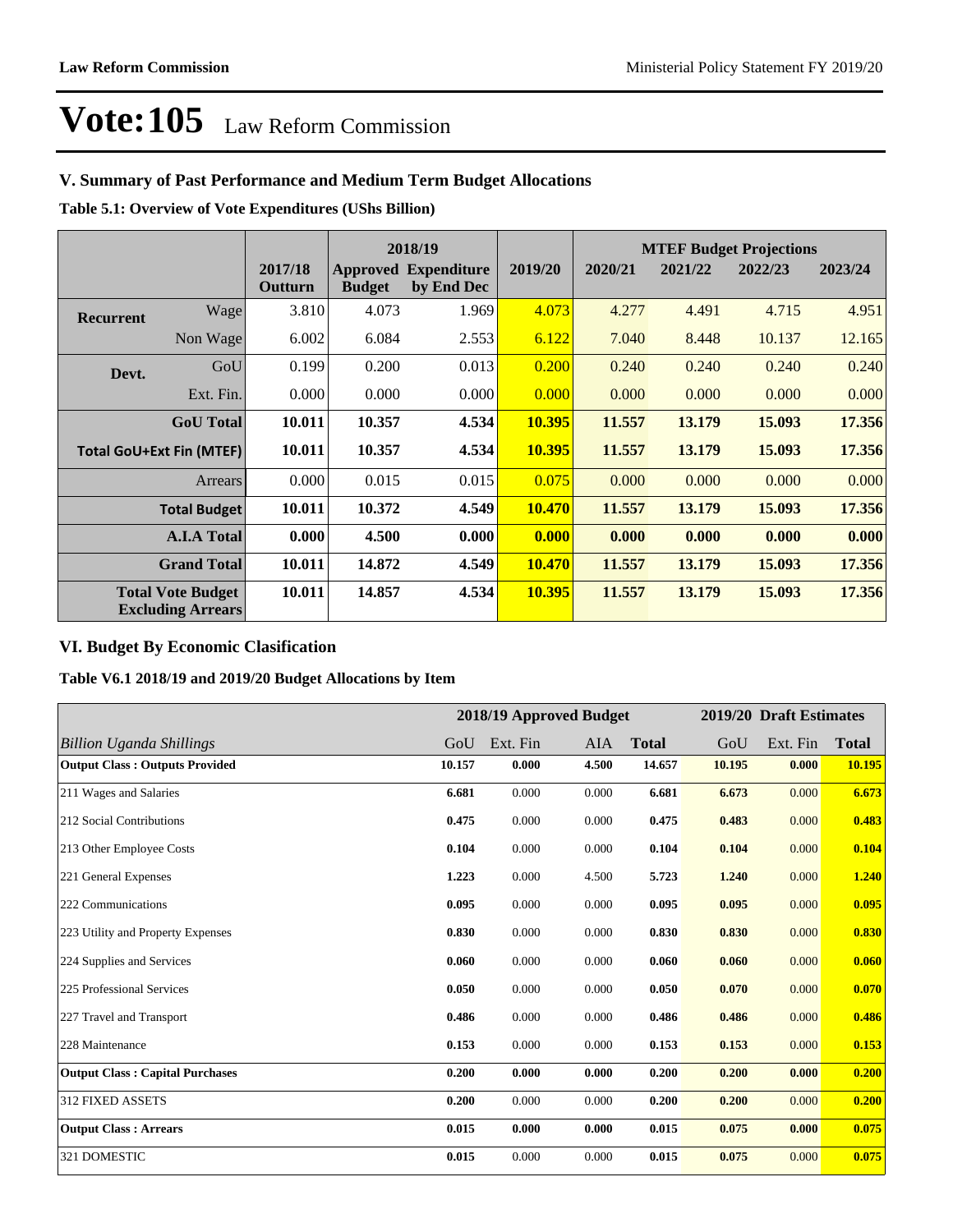| <b>Grand Total:</b>            | 10.372 | 0.000 | 4.500 | 14.872 | 10.470 | 0.000 | 10.470 |
|--------------------------------|--------|-------|-------|--------|--------|-------|--------|
| <b>Total excluding Arrears</b> | 10.357 | 0.000 | .500  | 14.857 | 10.395 | 0.000 | 10.395 |

### **VII. Budget By Programme And Subprogramme**

#### **Table V7.1: Past Expenditure Outturns and Medium Term Projections by Programme and SubProgramme**

| <b>Billion Uganda shillings</b>                                     |                              | FY 2018/19                |                                   |                                             | <b>Medium Term Projections</b> |         |         |         |
|---------------------------------------------------------------------|------------------------------|---------------------------|-----------------------------------|---------------------------------------------|--------------------------------|---------|---------|---------|
|                                                                     | FY 2017/18<br><b>Outturn</b> | Approved<br><b>Budget</b> | <b>Spent By</b><br><b>End Dec</b> | 2019-20<br><b>Proposed</b><br><b>Budget</b> | 2020-21                        | 2021-22 | 2022-23 | 2023-24 |
| 24 Reform and Revision of laws                                      | 9.812                        | 14.672                    | 4.537                             | 10.270                                      | 11.317                         | 12.939  | 14.853  | 17.116  |
| 01 Headquarters                                                     | 9.812                        | 14.672                    | 4.537                             | 10.270                                      | 11.317                         | 12.939  | 14.853  | 17.116  |
| 25 General administration, planning,<br>policy and support services | 0.199                        | 0.200                     | 0.013                             | 0.200                                       | 0.240                          | 0.240   | 0.240   | 0.240   |
| 0356 Law Reform Commision                                           | 0.199                        | 0.200                     | 0.013                             | 0.200                                       | 0.240                          | 0.240   | 0.240   | 0.240   |
| 52 Legal Reform                                                     | 0.000                        | 0.000                     | 0.000                             | 0.000                                       | 0.000                          | 0.000   | 0.000   | 0.000   |
| <b>Total for the Vote</b>                                           | 10.011                       | 14.872                    | 4.549                             | 10.470                                      | 11.557                         | 13.179  | 15.093  | 17.356  |
| <b>Total Excluding Arrears</b>                                      | 10.011                       | 14.857                    | 4.534                             | 10.395                                      | 11.557                         | 13.179  | 15.093  | 17.356  |

### **VIII. Programme Performance and Medium Term Plans**

#### **Table V8.1: Programme Outcome and Outcome Indicators ( Only applicable for FY 2019/20)**

| <b>Programme:</b>           | 24 Reform and Revision of laws                                                                                                          |                 |                  |                            |            |            |  |
|-----------------------------|-----------------------------------------------------------------------------------------------------------------------------------------|-----------------|------------------|----------------------------|------------|------------|--|
|                             | <b>Programme Objective</b> a) To revise laws to eliminate anomalies, and to repeal spent and obsolete laws.                             |                 |                  |                            |            |            |  |
|                             | b) To review and reform laws with a view to making recommendations for their systematic improvement,<br>development, and modernisation. |                 |                  |                            |            |            |  |
|                             | c) To simplify and translate laws to enhance access.                                                                                    |                 |                  |                            |            |            |  |
|                             | d) To enhance the capacity of the Commission to undertake law reform and revision                                                       |                 |                  |                            |            |            |  |
|                             | e) To enhance public awareness of existing laws and public participation in the law reform and revision<br>processes.                   |                 |                  |                            |            |            |  |
|                             |                                                                                                                                         |                 |                  |                            |            |            |  |
| <b>Responsible Officer:</b> | Lucas Omara Abong                                                                                                                       |                 |                  |                            |            |            |  |
|                             | <b>Programme Outcome:</b> Improved legal framework and access to the law                                                                |                 |                  |                            |            |            |  |
|                             | Sector Outcomes contributed to by the Programme Outcome                                                                                 |                 |                  |                            |            |            |  |
|                             | 1. Commercial justice and the environment for competitiveness strengthened                                                              |                 |                  |                            |            |            |  |
|                             |                                                                                                                                         |                 |                  | <b>Performance Targets</b> |            |            |  |
|                             | 2021/22<br><b>Outcome Indicators</b><br>2019/20<br>2020/21                                                                              |                 |                  |                            |            |            |  |
|                             |                                                                                                                                         | <b>Baseline</b> | <b>Base year</b> | <b>Target</b>              | Projection | Projection |  |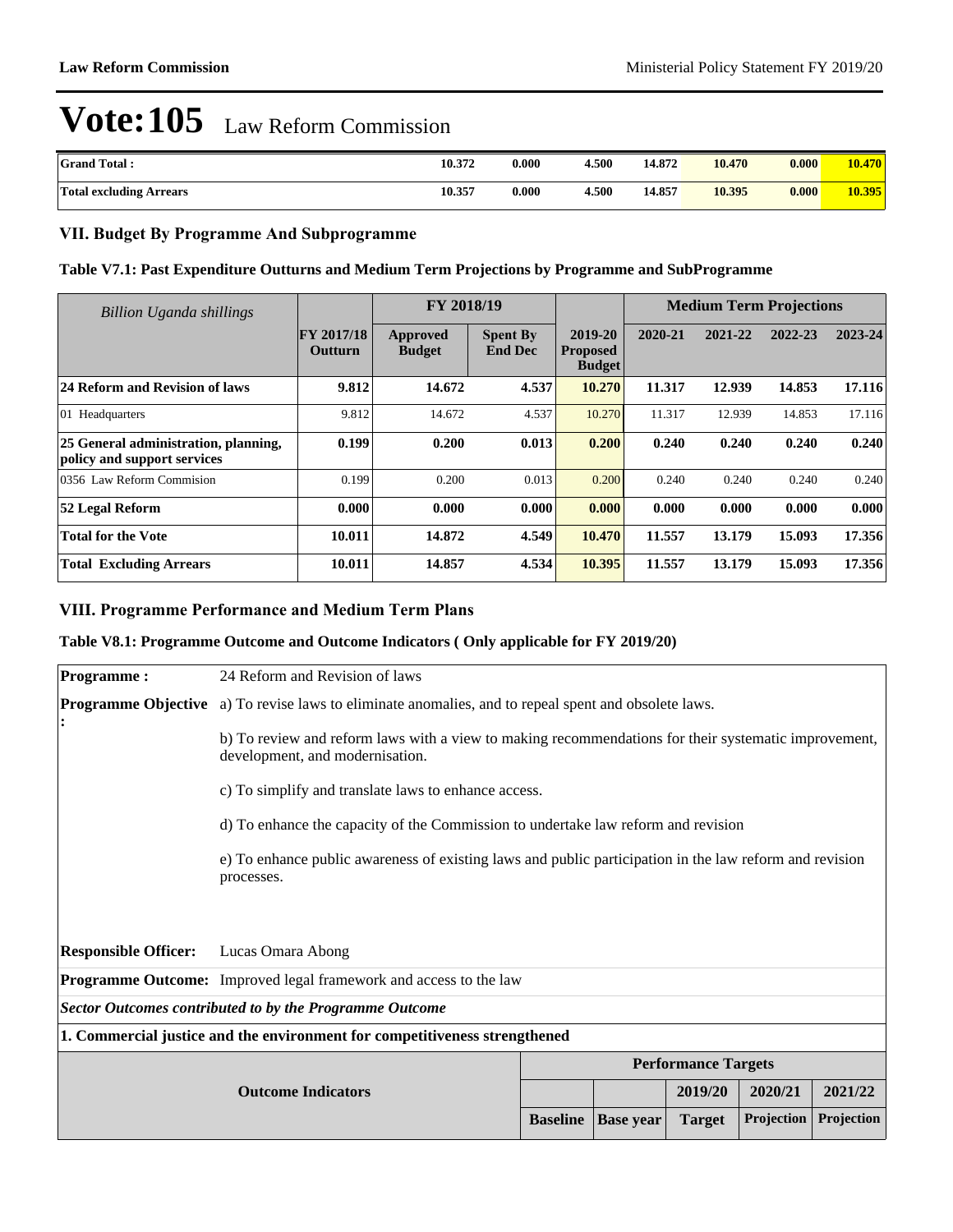| · Number of draft bills submitted to government annually                                   | 3<br>2015 | $\overline{4}$              | $\overline{4}$             | 4              |                         |  |  |  |  |  |
|--------------------------------------------------------------------------------------------|-----------|-----------------------------|----------------------------|----------------|-------------------------|--|--|--|--|--|
| <b>SubProgramme: 01 Headquarters</b>                                                       |           |                             |                            |                |                         |  |  |  |  |  |
| <b>Output: 01 Reform and simplification of laws</b>                                        |           |                             |                            |                |                         |  |  |  |  |  |
| No of studies completed                                                                    |           |                             | 3                          | 4              | 3                       |  |  |  |  |  |
| No. of draft bills submitted to relevant ministries                                        |           |                             | 3                          | 3              | 3                       |  |  |  |  |  |
| Number of laws simplified                                                                  |           |                             |                            | $\mathbf{1}$   | $\overline{\mathbf{c}}$ |  |  |  |  |  |
| <b>Output: 02 Revision of laws</b>                                                         |           |                             |                            |                |                         |  |  |  |  |  |
| Number of laws revised                                                                     |           |                             | 356                        | 50             | 50                      |  |  |  |  |  |
| <b>Output: 03 Publication and translation of laws</b>                                      |           |                             |                            |                |                         |  |  |  |  |  |
| No. of publications                                                                        | 4         | $\overline{\mathbf{4}}$     |                            |                |                         |  |  |  |  |  |
| Constitution translated into local languages                                               |           | 4                           |                            |                |                         |  |  |  |  |  |
| Number of study reports printed                                                            |           | $\mathcal{D}_{\mathcal{L}}$ |                            |                |                         |  |  |  |  |  |
| Number of languages into which the laws are translated                                     |           |                             | 5                          | $\overline{2}$ | 2                       |  |  |  |  |  |
| <b>Programme:</b><br>25 General administration, planning, policy and support services      |           |                             |                            |                |                         |  |  |  |  |  |
| <b>Programme Objective</b> To coordinate and ensure efficient operation of the Commission. |           |                             |                            |                |                         |  |  |  |  |  |
| <b>Responsible Officer:</b><br>Lucas Omara Abong                                           |           |                             |                            |                |                         |  |  |  |  |  |
| Programme Outcome: Effective policy and coordination                                       |           |                             |                            |                |                         |  |  |  |  |  |
| <b>Sector Outcomes contributed to by the Programme Outcome</b>                             |           |                             |                            |                |                         |  |  |  |  |  |
| 1. Commercial justice and the environment for competitiveness strengthened                 |           |                             |                            |                |                         |  |  |  |  |  |
|                                                                                            |           |                             | <b>Performance Targets</b> |                |                         |  |  |  |  |  |
| <b>Outcome Indicators</b>                                                                  |           |                             | 2019/20                    | 2020/21        | 2021/22                 |  |  |  |  |  |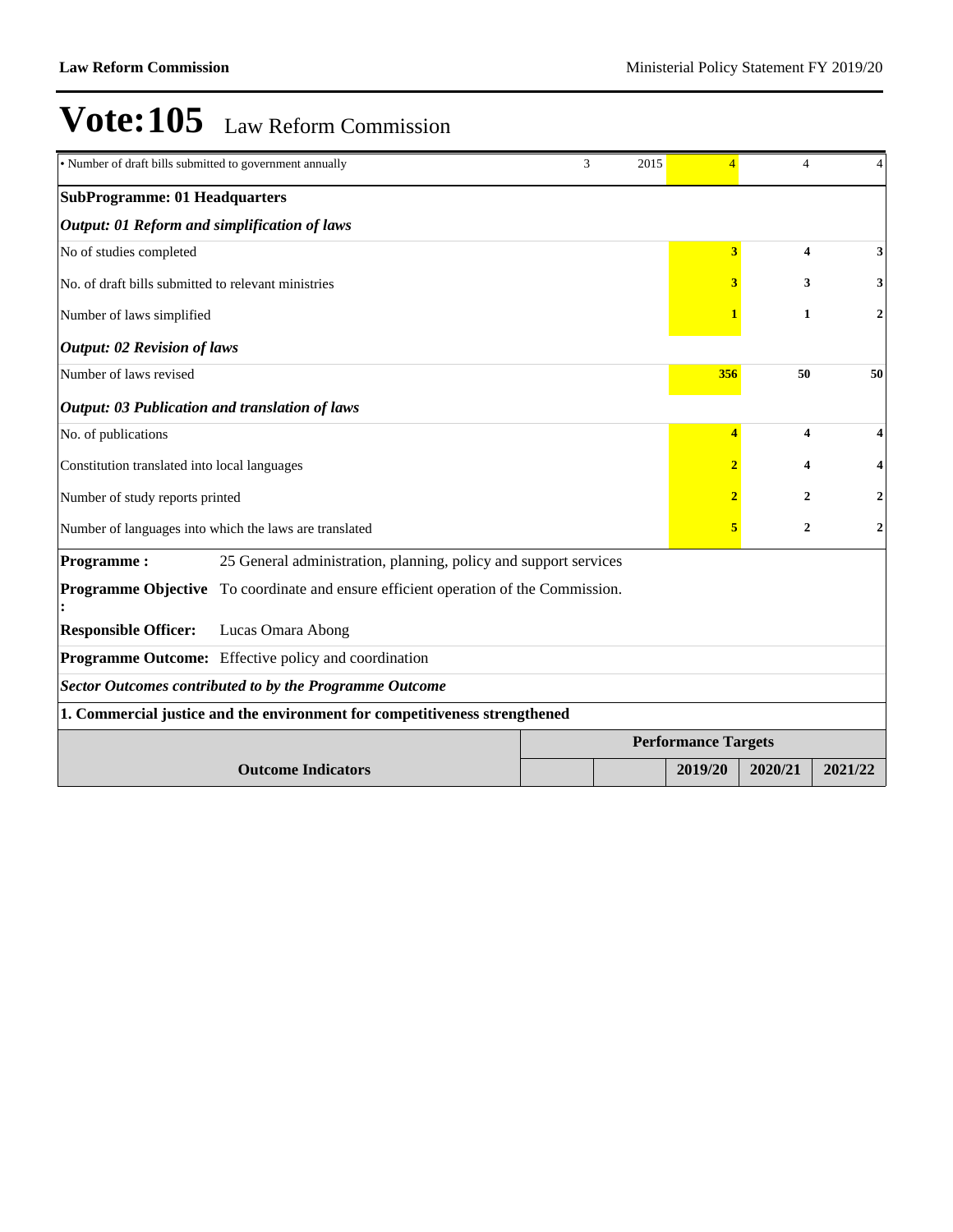|                        |     | <b>Baseline   Base year   Target   Projection   Projection  </b> |     |     |     |
|------------------------|-----|------------------------------------------------------------------|-----|-----|-----|
| • Improved performance | 57% | 2017                                                             | 75% | 80% | 80% |
| N/A                    |     |                                                                  |     |     |     |

### **IX. Major Capital Investments And Changes In Resource Allocation**

#### **Table 9.1: Major Capital Investment (Capital Purchases outputs over 0.5Billion)**

#### N/A

### **X. Vote Challenges and Plans To Improve Performance**

#### **Vote Challenges**

1. Uncoordinated law reform processes and initiatives: Whereas the mandate of the Commission is to reform and update the laws of Uganda, this is not an exclusive mandate. Other government Ministries, Departments and Agencies (MDAs) also do initiate law reform in one form or another. Indeed, the involvement of various players in the law reform process is welcome because it is the government MDAs that implement the law and are well placed to make proposals for amendments and reform. However, it is important to coordinate law reform initiatives in order to ensure consistency, engender them, avoid duplicity and save on time and resources.

2. Delay in enacting the Law Revision Bill:- Whereas the preparation of the draft revised 7th edition of the laws of Uganda is in its final stages, a law authorizing revision of laws is required in order to give powers to the Commission to publish the revised laws.

#### **Plans to improve Vote Performance**

The Commission plans to undertake the following in order to improve its performance;

1. Strengthen the monitoring and evaluation component

2. Enhance staff skills leading to efficiency in the Commission operations

3. Increasing stakeholder involvement for efficient enactment of laws

#### **XI Off Budget Support**

#### **Table 11.1 Off-Budget Support by Sub-Programme**

N/A

## **XII. Vote Cross Cutting Policy And Other Budgetary Issues**

#### **Table 12.1: Cross- Cutting Policy Issues**

| <b>Issue Type:</b>                        | Gender                                                                                                                                          |
|-------------------------------------------|-------------------------------------------------------------------------------------------------------------------------------------------------|
| <b>Objective:</b>                         | To reform and revise laws that promote gender equality in Uganda                                                                                |
| <b>Issue of Concern:</b>                  | Corruption and property sharing in cohabitation relationships                                                                                   |
| <b>Planned Interventions:</b>             | 1. Conduct a study on cohabitation<br>2. Conduct a study on recovery of proceeds of crime<br>3. Translate the constitution into local languages |
| <b>Budget Allocation (Billion):</b> 0.200 |                                                                                                                                                 |
| <b>Performance Indicators:</b>            | 1. Number of studies completed (2)<br>2. Number of languages translated to (2)                                                                  |

#### **XIII. Personnel Information**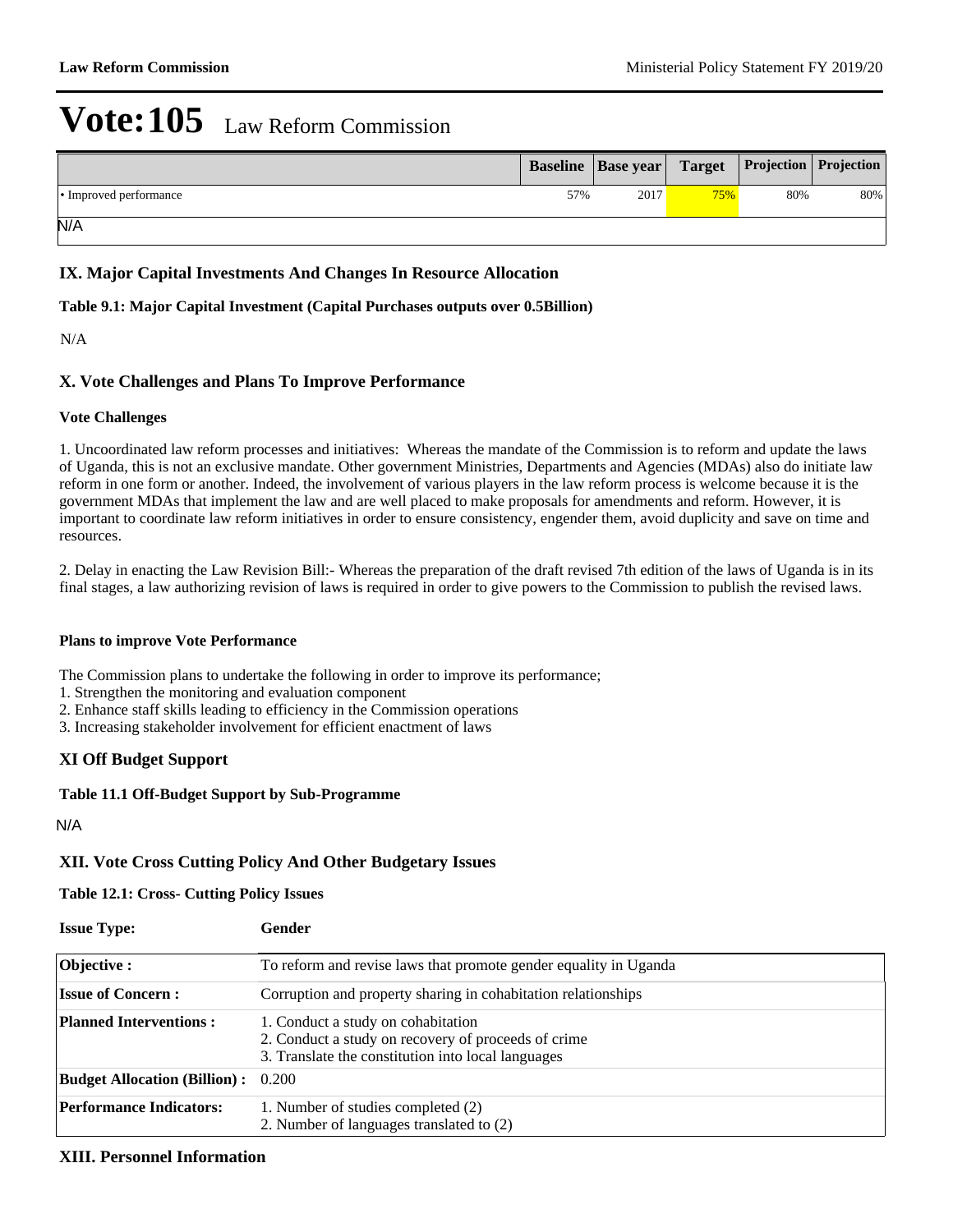#### **Table 13.1 Staff Establishment Analysis**

| <b>Title</b>                                          | <b>Salary Scale</b> | <b>Number Of Approved Positions</b> | <b>Number Of Filled Positions</b> |
|-------------------------------------------------------|---------------------|-------------------------------------|-----------------------------------|
| <b>SECRETARY/ ACCOUNTING</b><br><b>OFFICER</b>        | LR1A                |                                     |                                   |
| <b>ASSISTANT COMMISSIONER-</b><br><b>LAW REVISION</b> | LR1C                |                                     | $\Omega$                          |
| <b>PRINCIPAL PERSONAL</b><br><b>ISECRETARY</b>        | LR <sub>2</sub> B   |                                     |                                   |
| <b>ISENIOR PERSONNEL OFFICER</b>                      | LR3                 |                                     |                                   |
| <b>SENIOR PERSONAL</b><br><b>SECRETARY</b>            | LR3B                |                                     | 0                                 |
| <b>ISENIOR ASSISTANT</b><br><b>ACCOUNTANT</b>         | LR <sub>5</sub>     |                                     |                                   |

#### **Table 13.2 Staff Recruitment Plan**

| Post Title                                            | <b>Salalry Scale</b> | No. Of<br>Approved<br><b>Posts</b> | No Of Filled<br><b>Posts</b> | <b>Vacant Posts</b> | No. of Posts<br>Cleared for Filling<br>FY2019/20 |
|-------------------------------------------------------|----------------------|------------------------------------|------------------------------|---------------------|--------------------------------------------------|
| <b>ASSISTANT COMMISSIONER-</b><br><b>LAW REVISION</b> | LR1C                 |                                    |                              |                     |                                                  |
| PRINCIPAL PERSONAL<br><b>SECRETARY</b>                | LR2B                 | $\mathfrak{D}$                     |                              |                     |                                                  |
| SECRETARY/ ACCOUNTING<br><b>OFFICER</b>               | LR1A                 |                                    |                              |                     | $\Omega$                                         |
| <b>SENIOR ASSISTANT</b><br><b>ACCOUNTANT</b>          | LR5                  | 3                                  |                              |                     |                                                  |
| SENIOR PERSONAL SECRETARY                             | LR <sub>3</sub> B    |                                    |                              |                     |                                                  |
| <b>SENIOR PERSONNEL OFFICER</b>                       | LR <sub>3</sub>      |                                    |                              |                     | $\Omega$                                         |
| <b>Total</b>                                          |                      | $\mathbf Q$                        |                              |                     |                                                  |